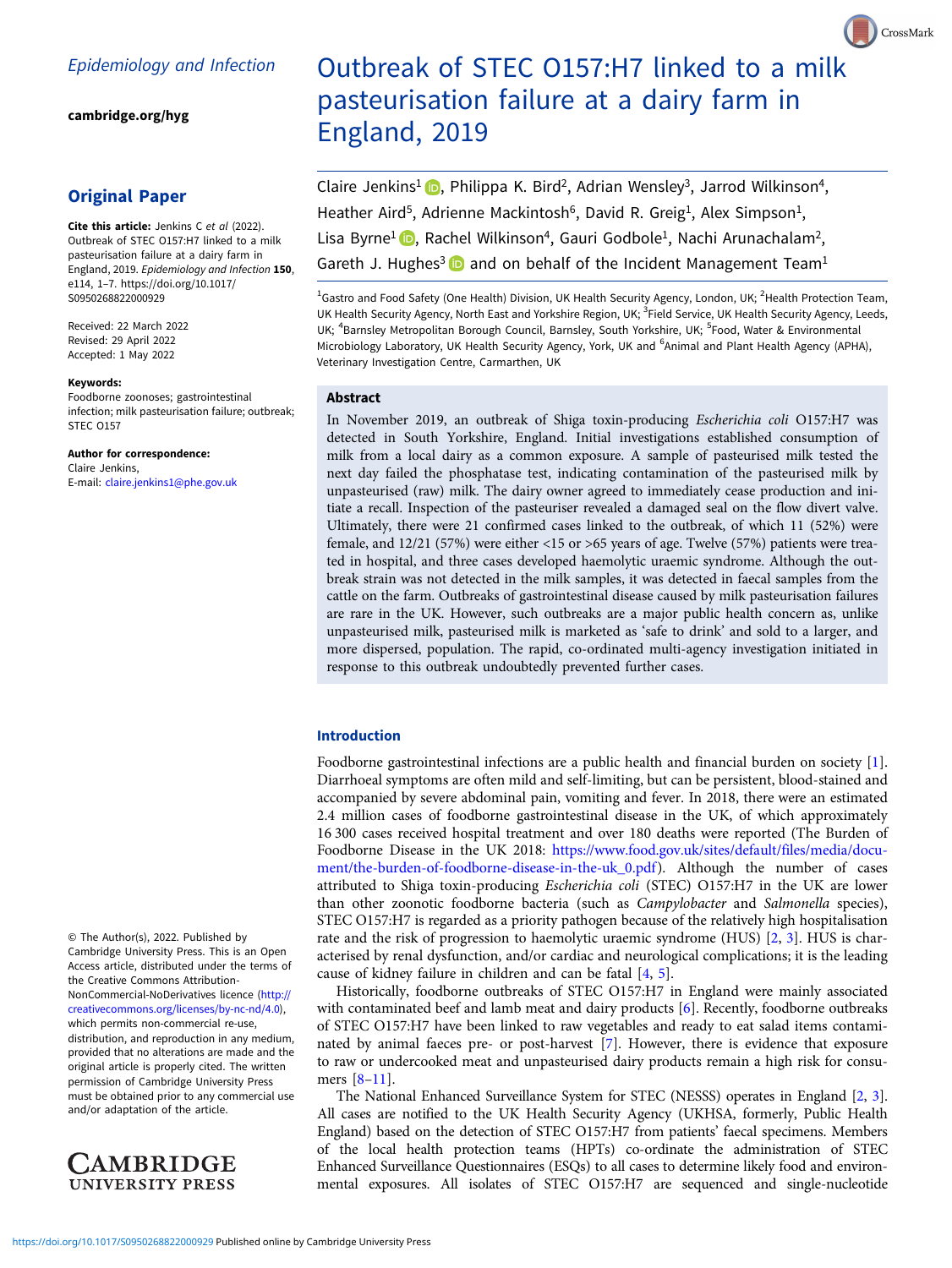polymorphism (SNP) typing is used to identify single linkage clusters that may be epidemiologically linked [\[12,](#page-5-0) [13](#page-5-0)]. Outbreaks are identified by linking cases based on their epidemiological exposures and/or the SNP typing analysis highlighting a cluster of closely related isolates likely to be from the same point source [[14](#page-5-0)].

In November 2019, an increase in the expected number of cases of STEC O157:H7 resident in the South Yorkshire region were notified to the Yorkshire and Humber HPT (Y&H HPT). An Incident Management Team (IMT) meeting was convened to investigate the outbreak, and initial review of the STEC ESQs revealed that the majority of cases reported door-step delivery of milk from the same dairy farm. Here, we describe the co-ordination of the multi-agency investigation, the key finding from the analysis of the epidemiological and microbiological enhanced surveillance data and highlight recommendations for future practice.

## **Methods**

#### Case ascertainment

In the UK, faecal specimens from all patients submitted to local hospital microbiology laboratories are tested for the presence of Salmonella, Campylobacter, Shigella spp. and STEC O157:H7. Presumptive isolates of STEC O157:H7 were sent to the UKHSA Gastrointestinal Bacteria Reference Unit (GBRU) for confirmation and typing.

Presumptive cases of STEC were reported directly to UKHSA HPTs by clinical microbiologists at local hospital laboratories and a standardised STEC ESQ ([https://www.gov.uk/government/](https://www.gov.uk/government/uploads/system/uploads/attachment_data/file/323423/VTEC_Questionnaire.pdf) [uploads/system/uploads/attachment\\_data/file/323423/VTEC\\_](https://www.gov.uk/government/uploads/system/uploads/attachment_data/file/323423/VTEC_Questionnaire.pdf) [Questionnaire.pdf](https://www.gov.uk/government/uploads/system/uploads/attachment_data/file/323423/VTEC_Questionnaire.pdf)) was administered to each case either by local health protection professionals or environmental health officers (EHOs). Data from the questionnaires were uploaded to NESSS. NESSS was reviewed to identify any cases with an epidemiological link to the implicated dairy farm. Any cases identified this way, or as having a microbiological link through STEC surveillance processes, were reviewed against the outbreak case definition.

A confirmed case was defined as an individual with STEC O157:H7 infection confirmed by the UKHSA GBRU, with an epidemiological link to the implicated dairy farm and/or as having a microbiological link through STEC surveillance processes, and onset of illness between 1 October 2019 and 31 March 2020.

A possible case was defined as an individual who had symptoms of gastrointestinal illness and were a known contact of a confirmed case but were not a culture confirmed case of STEC O157:H7 either because their specimen tested negative for STEC O157:H7 or they did not submit a faecal sample for microbiological analysis.

## Microbiological examination of food samples

Samples of milk from the implicated farm were taken by EHOs during their first inspection of the dairy farm on 21 November 2019. Apart from the Christmas and New Year period, samples of pasteurised whole, semi-skimmed and skimmed milk from the holding tanks and from bottles were obtained from the farm by EHOs at least once each week from the 26 November until 24 March 2020. All samples were collected and transported in accordance with the Food Standards Agency (FSA) Food Law Code of Practice ([https://www.food.gov.uk/enforcement/codes-of](https://www.food.gov.uk/enforcement/codes-of-practice/food-law-code-of-practice-2015)[practice/food-law-code-of-practice-2015\)](https://www.food.gov.uk/enforcement/codes-of-practice/food-law-code-of-practice-2015). They were transported to the UKHSA Food, Water and Environmental (FW&E)

Microbiology Laboratory, York, in cold boxes (temperature 0–8 °C) and tested within 24 h of collection.

Tests for the detection of STEC including STEC O157:H7, Salmonella, Campylobacter and Listeria species were performed on 25 ml samples of milk. Enumeration of coliform bacteria, Escherichia coli, coagulase-positive staphylococci, aerobic colony count and Listeria species (including L. monocytogenes) was carried out using dilutions of milk samples. Real-time polymerase chain reaction (PCR) was used to examine samples for the presence of STEC O157:H7 based on CEN/ISO TS 13136 [\(https://](https://www.iso.org/standard/53328.html) [www.iso.org/standard/53328.html](https://www.iso.org/standard/53328.html)).

## Veterinary investigation and microbiological examination of animal faecal specimens

Veterinary Investigation Officers from the Animal and Plant Health Agency (APHA) visited the implicated farm on 30 November 2019 to assess the potential role of the farm animals as the source of infection. Thirty fresh faecal samples were collected from calf, young stock and cow accommodation, and were tested using immuno-magnetic separation culture methodology, and any suspect isolates presumptively identified by latex agglutination test, as described previously [\[15](#page-5-0)].

## Molecular typing of STEC O157:H7 by whole genome sequencing

Isolates of STEC O157:H7 from human clinical specimens and animal samples were sent to UKHSA GBRU for confirmation by PCR and phage typing, as described previously [\[16](#page-6-0), [17\]](#page-6-0), and whole genome sequencing (WGS) [\[13](#page-5-0)].

For WGS, DNA was extracted from cultures for sequencing on the HiSeq 2500 instrument (Illumina, California, USA). High-quality Illumina reads were mapped to the STEC O157:H7 reference genome Sakai (GenBank accession BA000007) using BWA-MEM. SNPs were identified using GATK2 in unified genotyper mode [[13](#page-5-0)]. Core genome positions that had a high-quality SNP in at least one isolate were extracted. SNP positions that were present in at least 80% of isolates were used to derive maximum likelihood phylogenies using the GTRCAT model with 1000 iterations [\[13](#page-5-0)].

Genomes were compared with the sequences held in the UKHSA STEC O157:H7 WGS database. This database comprised of genomes from more than 4000 cultures of STEC O157:H7 submitted to GBRU between 1982 and 2019. Hierarchical single linkage clustering was performed on the pairwise SNP difference between all isolates at various distance thresholds (Δ250, Δ100, Δ50, Δ25, Δ10, Δ5, Δ0) [[18](#page-6-0)]. The result of the clustering is an SNP address that can be used to describe the population structure based on clonal groups. Clusters at the zero, five and 10 SNP level are highlighted for further investigation and are analysed in the context of their nearest neighbours. Isolates of STEC O157:H7 with less than five SNP differences within their core genome were considered closely related and likely to originate from the same source  $[12-14]$  $[12-14]$  $[12-14]$  $[12-14]$  $[12-14]$ . stx subtyping was performed, as described previously by Ashton et al. 2015 [\[19\]](#page-6-0).

#### Results

## Epidemiological investigations

Ultimately, 21 cases of STEC O157:H7 PT21/28 were linked to the outbreak, with symptom onset dates ranging from 1 to 28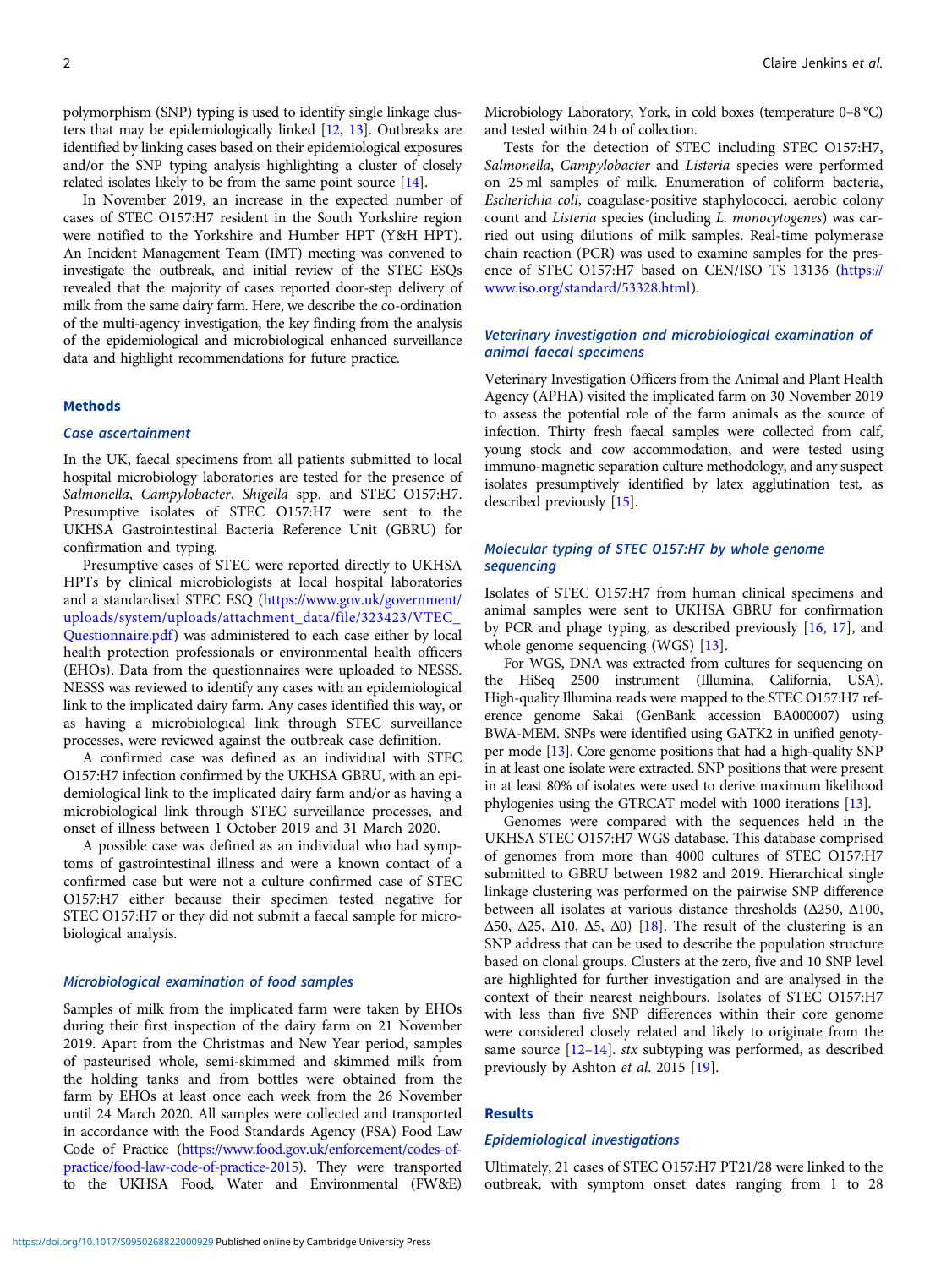

Fig. 1. Number of confirmed cases of STEC O157:H7 in South Yorkshire with dates of onset of symptoms from 01/11/2019 to 30/11/2019 (n = 21).

November 2019 (Fig. 1). There were 10 (48%) male and 11 (52%) female cases. Confirmed cases occurred in all age groups, with 12 (57%) cases detected in vulnerable groups, including eight cases aged 65 years old or over, and four cases aged less than 15 years old (Fig. 2). All 21 cases had diarrhoea, of which 17/21 (81%) reported having bloody diarrhoea and/or abdominal pain. Other reported symptoms included nausea  $(n = 5, 25\%)$ , vomiting  $(n=3, 14\%)$  and fever  $(n=3, 14\%)$ . Twelve of 21 (57%) cases were admitted to hospital, and 3/21 (14%) were diagnosed with STEC-HUS. A further five possible cases were identified.

Analysis of the ESQ administered to the patient following the primary notification of diagnosis revealed that 13/21 (62%) cases reported consumption of milk produced on the same dairy farm. Consumption of milk from the dairy farm was subsequently confirmed for an additional five cases during follow-up interviews using a supplementary questionnaire used to explore milk exposures, making a total of 18/21 cases with the same exposure (86%). The remaining three cases did not provide sufficient details of their milk consumption to establish the provider and/ or supplier; however, a link to the implicated dairy could not be ruled out. A case–control study was considered in order to determine a statistical association however, recruitment to the control group was too low to be useful to the investigation.

#### Environmental investigations

The dairy farm was a small family run on-farm producer of pasteurised cow's milk and cream products and an 'Approved Establishment' in accordance with Regulation (EC) No. 853/ 2004. The dairy Food Business Operator (FBO) supplied milk locally via door-step delivery rounds and other local food retailers and caterers. On 20 November 2019, the local authority received information regarding a public health investigation into confirmed cases of STEC O157:H7 infections in three residents in an adjoining local authority area. Information recorded from



Fig. 2. Age-sex distribution of confirmed cases of STEC 0157:H7 in South Yorkshire from 01/11/2019 to 30/11/2019 ( $n = 21$ ).

each of the three cases suggested that all of them had consumed pasteurised milk from the same dairy farm.

EHOs from the local authority visited the dairy farm on 21 November 2019 and recorded that the FBO was not aware of any potential hygiene issues, either with their operating procedures, equipment or staff. However, the EHOs noted that there was a lack of processing records available to inspect, in particular (i) records of checks to ensure the correct operating flow rate of the pasteuriser, (ii) thermograph charts to show the operating and cleaning temperatures achieved and (iii) flow diversion checks and 'events'.

The pasteuriser used in the dairy was last inspected and tested by an independent dairy engineer in March 2019, and no operating faults with the pasteuriser were found at this time. The next inspection was not scheduled until March 2020, however as a precaution, the dairy owner arranged for the pasteuriser to be inspected by an independent dairy engineer the following day.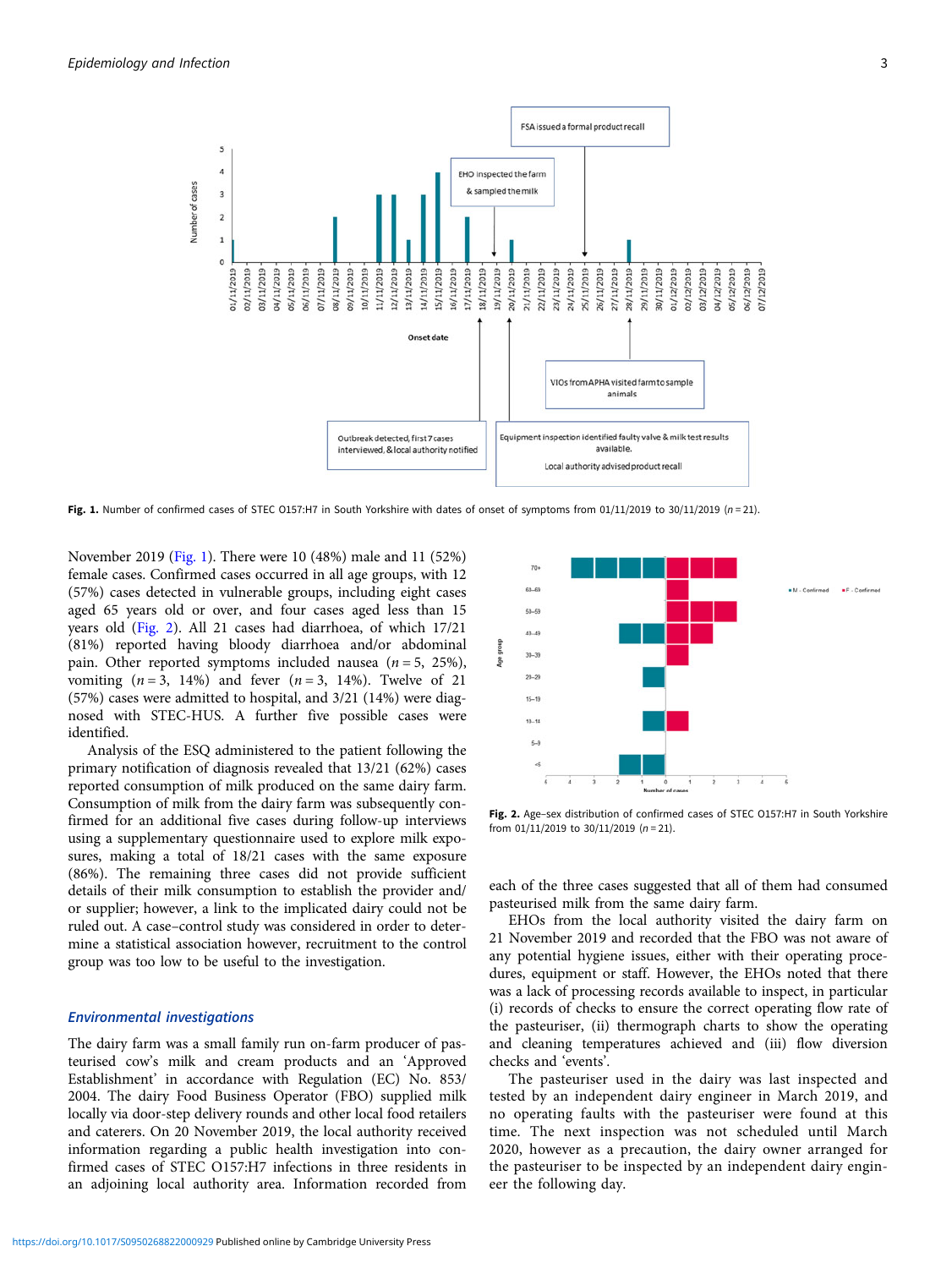On the 22 November, the engineer inspected the heat exchanger plate pack and gaskets, as failure of this plate pack is a known cause of phosphatase failures. No faults were found with the heat exchanger plate pack however, the engineer found a damaged rubber seal located on the flow divert valve of the pasteuriser. The purpose of the flow divert value is to divert milk that has not been adequately heat treated back into the pasteuriser to be heated again. The faulty seal resulted in pasteurised milk being contaminated by unpasteurised (raw) milk intermittently leaking through the broken seal.

#### Test results of the milk samples

Prior to the outbreak, milk samples from the implicated dairy farm has been submitted for microbiological testing at the UKHSA FW&E laboratory in York on two occasions in 2019, once in July and once in November. The test results for samples of milk and cream submitted to the UKHSA FW&E laboratory on 13 November 2019 were described as 'Satisfactory'. Although the level of phosphatase in the skimmed milk sample was legally compliant, it was higher than expected and resampling was recommended.

On 21 November 2019, samples of milk that were produced that morning were submitted to the FW&E laboratory for testing for phosphatase activity, Enterobacteriaceae counts and presence of STEC O157:H7. On 22 November 2019, colleagues at the FW&E laboratory in York notified the local authority that the sample of whole milk submitted the day before had failed the phosphatase test, indicating either that the milk had not been adequately pasteurised or that pasteurised milk had been contaminated by raw milk.

#### Control measures

The local authority immediately notified the dairy FBO of the result and advised them to cease any further milk processing. They were also advised to start a product recall for milk and cream products placed on the market since 21 November 2019. The food business operators accepted a voluntary prohibition agreement, requiring them to immediately cease production and not to resume until they had confirmed that the repairs carried out on the pasteuriser had been effective and that any milk subsequently produced was safe for human consumption.

The dairy FBO submitted samples of milk on 25 November 2019 which passed the phosphatase test, however, as recommended by the IMT, they remained closed. Additional sampling of the milk on a weekly basis was co-ordinated by the local authority and carried out at the UKHSA FW&E laboratory in York. On 27 November 2019, the FSA issued a formal product recall notice for all of milk and cream products produced by the dairy farm that were currently in circulation (Product Recall Information Notice Ref. PRIN-50-2019). The dairy FBO re-commenced production and distribution on 17 December 2019. The EHOs continued to take further samples to monitor the microbiological quality of the milk on a weekly basis until 24 March 2020.

#### Follow-up milk sampling investigations

On 26 and 27 November 2019, a total of 20 samples were submitted to the FW&E laboratory, York for testing, including five samples each of skimmed, semi-skimmed and whole milk and five

samples of raw milk from the bulk tank. The raw milk samples sent on 27 November 2019 were negative for STEC, including STEC O157:H7. All phosphatase results were satisfactory. However, test results showed that 14/15 samples had levels of Enterobacteriaceae that exceed legislative compliance limits for process hygiene.

Between 25 November 2019 and 25 March 2020, EHOs took a minimum of 15 samples of milk from the dairy once every week (except over the Christmas holiday period). Samples of raw milk, cream and environmental swabs were also taken and processed at the FW&E laboratory in York. In addition to the unsatisfactory levels of Enterobacteriaceae found in samples taken on 26 November 2019, unsatisfactory levels of Enterobacteriaceae were detected in the samples taken on 3 and 12 December 2019, as well as 2, 6, 13 and 22 January, and 18 and 25 February 2020. Dates where all samples tested had satisfactory levels of Enterobacteriaceae were 10, 17 and 19 December 2019, 20 January, 4 and 11 February and 3, 10, 17 and 24 March 2020. All samples taken since the damaged rubber seal on the divert valve was replaced on Saturday 23rd November 2019 were satisfactory for phosphatase activity, indicating that the pasteurisation process was operating effectively.

#### Animal sampling investigations

E. coli serogroup O157 was isolated from 6/30 fresh faecal samples taken from cattle accommodation on the farm. Of these six isolates, three were confirmed as STEC O157:H7 PT21/28. The remaining three isolates were identified as E. coli O157:H12 and were Shiga toxin negative.

#### Analysis of WGS data

The outbreak strain was identified as STEC O157:H7 PT21/28 harbouring stx subtypes stx2a and stx2c. Phylogenetic analysis showed that all 21 isolates from the human cases and the three cattle isolates fell within the same five SNP single linkage cluster ([Fig. 3\)](#page-4-0). These results indicate that the cattle on the farm were the source of the human infections, most likely via the consumption of unpasteurised milk contaminated with cattle faeces.

There were four additional sequences in the archive database that were closely related to the outbreak strain from cases identified in the months and years prior to the incident [\(Fig. 3\)](#page-4-0). All four cases reported travelling to the Y&H region prior to onset of symptoms, however detailed histories of their food and/or environmental exposures while in Y&H were not available.

## **Discussion**

Previous reviews of foodborne outbreaks in England have highlighted the risks associated with consumption of raw drinking milk (RDM), and milk sold as pasteurised but contaminated with raw milk, as a result of pasteurisation failures [\[20](#page-6-0)–[23\]](#page-6-0). Of the nine milkborne outbreaks of STEC O157:H7 documented between 1992 and 2000, five were linked to the consumption of RDM and four to pasteurisation failures [\[21\]](#page-6-0). Small dairy farms that bottled their own milk were identified as a major problem due to the lack of regular microbiological testing of their products. Following an 11-year period (2003–2013) where no milkborne outbreaks were reported, a recent review highlighted an increase in outbreaks of gastrointestinal illness, including STEC O157:H7, caused by con-sumption of RDM [\[9\]](#page-5-0). None of these recent milkborne outbreaks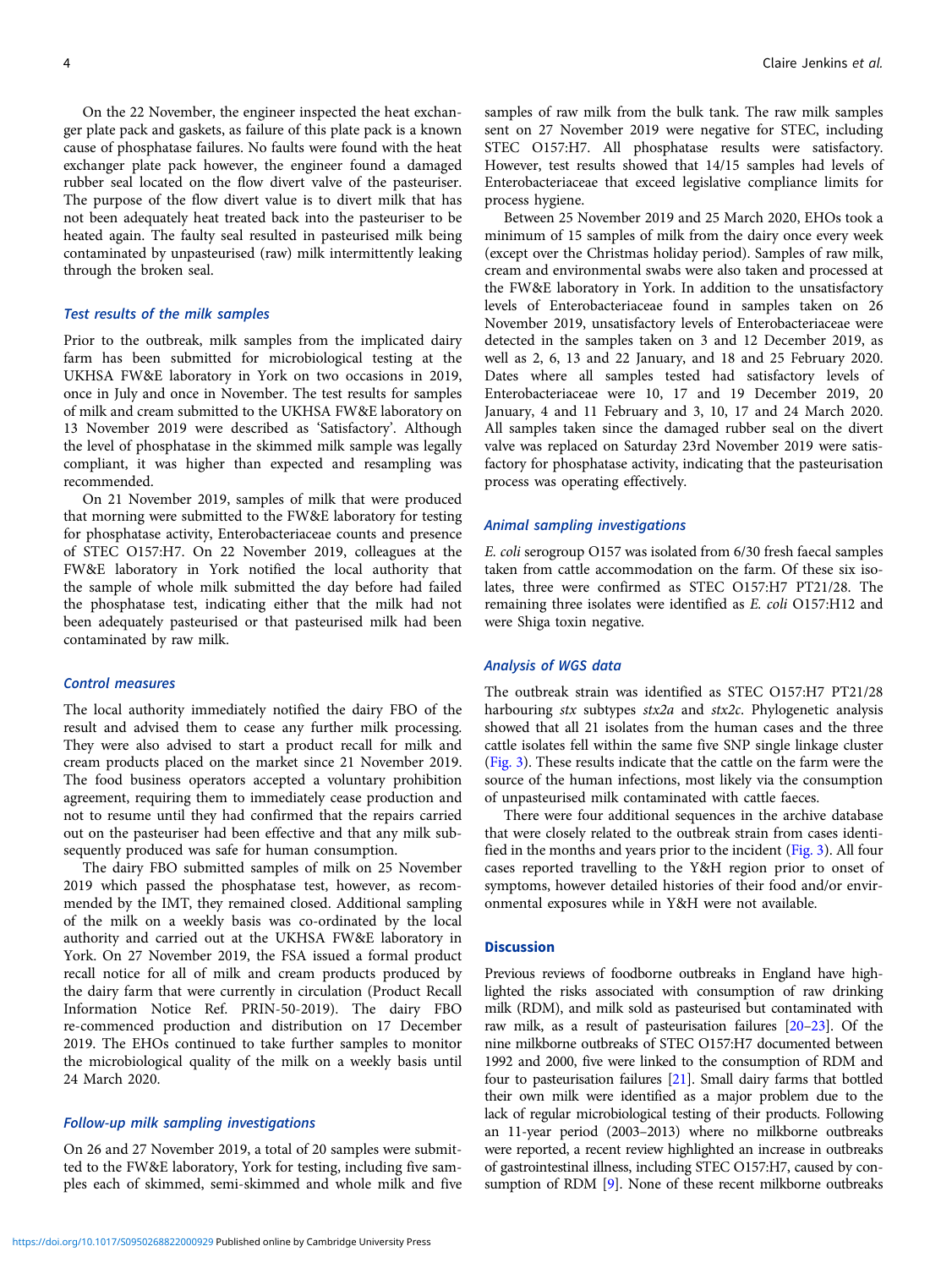<span id="page-4-0"></span>

Fig. 3. Phylogeny of isolates of STEC 0157:H7 belonging to the same five SNP single linkage cluster. Nodes of the tree are labelled with short read archive accession numbers (SRRs), the month the case was detected and their region of residence. The isolates from the human cases ( $n = 21$ ) and cattle on the farm ( $n = 3$ ) linked to the outbreak are highlighted. \*Case not resident in Y&H but had travelled to Y&H region prior to onset of symptoms 122 263 is a closely related reference isolate used to root the tree.

were linked to pasteurisation failures. Restrictions on the sale of RDM only permit direct sale at the "farm gate" to the final consumer (and not via an intermediate retailer), limiting the size and geographical distribution of milkborne outbreaks caused by RDM. Outbreaks caused by pasteurisation failures are concerning as the geographical distribution of the product may be widespread, affecting a larger number of people [[20](#page-6-0)].

Despite the fact the dairy linked to the current outbreak was a small, local business and the catchment area was relatively contained, there was a large number of households on the customer list. The underlying cause of the contamination of the milk was a faulty valve in the pasteuriser, and it is likely that intermittent contamination of the milk would have continued if the fault had not been identified. Therefore, it is likely that the rapid, co-ordinated response of the IMT, leading to the identification of the faulty valve within 48 h of the outbreak being detected, contributed to preventing further cases. The early detection of the outbreak based on case notification to the local HPT by colleagues in the local hospital laboratories triggered a request to the EHOs from the local authority to visit the farm to inspect the business operation and to take samples of the milk for microbiological testing. The failure of the phosphatase test carried out at FW&E laboratory in York proved that the milk had failed the pasteurisation process, and this was instrumental in providing the IMT with the evidence they needed to suspend production and initiate a recall. It is concerning that without the phosphatase test result it was unlikely that the epidemiological evidence alone would have been deemed sufficient to enable the IMT to provide a case for suspending production.

Although the dairy recommenced production in December 2019, the local authority continued to test milk samples from the dairy, and results indicated intermittent unsatisfactory levels of Enterobacteriaceae in the milk until March 2020. Unsatisfactory results are defined as levels of Enterobacteriaceae that are outside of acceptable microbiological limits and are indicative of poor hygiene or food handling practices ([https://assets.](https://assets.publishing.service.gov.uk/government/uploads/system/uploads/attachment_data/file/363146/Guidelines_for_assessing_the_microbiological_safety_of_ready-to-eat_foods_on_the_market.pdf) [publishing.service.gov.uk/government/uploads/system/uploads/](https://assets.publishing.service.gov.uk/government/uploads/system/uploads/attachment_data/file/363146/Guidelines_for_assessing_the_microbiological_safety_of_ready-to-eat_foods_on_the_market.pdf) attachment\_data/file/363146/Guidelines\_for\_assessing\_the microbiological safety of ready-to-eat foods on the market.pdf).

Following unsatisfactory Enterobacteriaceae results in milk samples, the legal requirement placed on the FBO is to investigate the cause in order to prevent recurrence and, specifically, to check the efficiency of heat treatment and the quality of the raw material (Article 7 2073/2005). Further sampling of the product is then recommended to verify that any corrective actions taken have been successful. However, unsatisfactory Enterobacteriaceae results are not sufficient to halt production or to initiate recall action.

Despite the extensive testing, the causative agent was not detected in any of the milk samples during the investigation. STEC are notoriously difficult to detect and isolate from food samples, including dairy products [\[8](#page-5-0), [https://www.foodstandards.gov.scot/downloads/](https://www.foodstandards.gov.scot/downloads/MPI_FSS_STEC_in_Raw_Cheese_Review_10082018.pdf) [MPI\\_FSS\\_STEC\\_in\\_Raw\\_Cheese\\_Review\\_10082018.pdf](https://www.foodstandards.gov.scot/downloads/MPI_FSS_STEC_in_Raw_Cheese_Review_10082018.pdf)]. The infectious dose of STEC O157:H7 is low and studies indicate that consumption of 10–100 viable bacteria can result in an infection [\[24\]](#page-6-0). Furthermore, food samples contaminated by animal faeces may contain high levels of other species of bacteria that hamper the detection of the target pathogen. It is also known that following the onset of symptoms, diagnosis of the illness and investigation of potential source can take several days, if not weeks. As a result, it is often unlikely that the batch of food consumed by a case is available for testing. During the investigation described here, the detection of the causative agent was further confounded by the intermittent nature of the contamination event; for example, only a small proportion of the milk bottles may have been contaminated. Failure to detect the organism in a food vehicle does not provide evidence that the implicated vehicle is not the source of an infection. The detection of the pathogen in food samples should not be considered necessary to prove a link when the epidemiological data provide good evidence of an association. In recent years, PCR has been successfully used to detect STEC O157:H7 in food samples during outbreaks in the UK, most often where the vehicle is a meat product where the level of contamination may be higher [\[11,](#page-5-0) [25](#page-6-0)] and/or if the sampling strategy was sufficiently extensive and rigorous [[26](#page-6-0)], and/or if the sampling was initiated and actioned in a timely manner  $[10]$ 

Although the outbreak strain was not isolated from the milk, it was isolated from faecal samples collected from the cattle located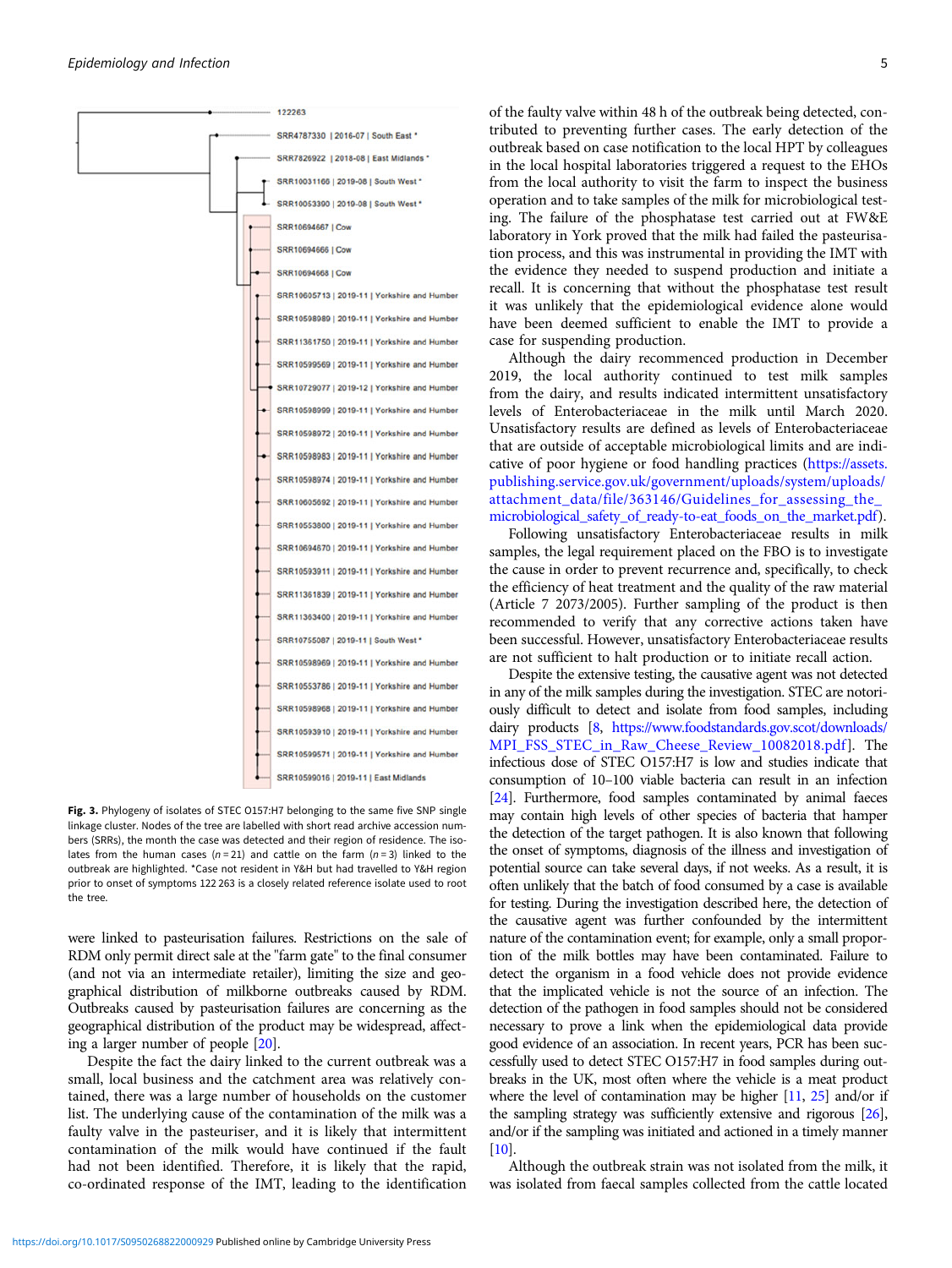<span id="page-5-0"></span>on the dairy farm, providing microbiological evidence of link between the dairy farm and the outbreak. Despite this finding there was reluctance by the FBO to accept this as evidence of a link between the outbreak cases and the milk as the vehicle of infection. Questions were raised as to why only a sub-set of the customers reported symptoms. This phenomenon can be explained partly by low levels of the pathogen in the milk and the intermittent nature of contamination. Moreover, not all individuals exposed to STEC are symptomatic, as evidenced by the detection of STEC in asymptomatic contacts of cases tested to minimise person-to-person transmission [2, 3].

As we were unable to recruit the sufficient controls to perform a statistical test of association between the cases and consumption of milk from the implicated dairy, we questioned whether the causative agent could have come from any other source. However, the combination of the descriptive epidemiology, the faulty pasteuriser and the molecular typing data identifying the outbreak strain in the cattle on farm was deemed sufficient evidence of a link to implicate the dairy farm as the source of the outbreak. No two E. coli bacteria can have the same DNA sequence by chance, so the isolates of STEC O157:H7 from the human cases and the cattle that have the same DNA sequence must have come from the same source, in this example, the same herd of cows on the dairy farm. Individuals linked to a foodborne outbreak do not always report consumption of the implicated product, and these cases are sometimes used to deflect attention away from the suspected vehicle [14, [27](#page-6-0)]. However, if a person who is apparently unconnected to the outbreak is infected with the outbreak strain, it is likely that they are linked in some way but that the connection is obscured. For example, the individual may have either consumed the milk but did not remember, or they were not aware of the name of the dairy farm the milk originated from [8]. Alternatively, they may not have consumed the milk but may have been exposure as a result of direct contact with the animals on the farm, or the farm environment, or they had close contact with another person who had consumed the milk.

Outbreaks of gastrointestinal disease caused by milk pasteurisation failures are rare in the UK; the outbreak described here was the first recorded incident in England for over two decades [9, [20](#page-6-0)–[23\]](#page-6-0). However, such outbreaks are a major public health concern because, unlike RDM, the milk is sold to the consumer as safe to drink and to a larger and more dispersed population. There is good evidence from this investigation, and from previous outbreaks, that cattle in the UK are at risk of being colonised with pathogenic variants of STEC O157:H7 that have the potential to cause severe clinical outcomes, including STEC-HUS [8, 10, 14]. Consequently, when investigating outbreaks of STEC potentially linked to dairy products, it may be prudent to implement public health actions and interventions based on robust epidemiological analysis, regardless of the microbiological test results from sampling of the implicated food vehicle. We also recommend performing microbiological testing of faecal samples from animals located on the implicated farm [8, 10]. The causative agent is likely to be present in animal faeces in higher numbers than the food vehicle, thus facilitating detection and providing microbiological evidence of an epidemiological link.

Acknowledgements. We acknowledge everyone who contributed to this outbreak investigation, especially the following members of the IMT Aryan Nikhan, June Chambers, Helen Friend, Beverley Bagguley, Charlotte Hutchinson, David Bagguley & Ben Holden from UKHSA, Alan Wright & Katie Newton from APHA and Starcross Laboratories, and Hugh Joyson from the FSA.

Financial support. C. J. and D. R. G. are affiliated to the National Institute for Health Research Health Protection Research Unit (NIHR HPRU) in Gastrointestinal Infections at the University of Liverpool in partnership with UK Health Secuity Agnecy (UKHSA), in collaboration with the University of Warwick, and are based at UKHSA. The views expressed are those of the author(s) and not necessarily those of the NHS, the NIHR, the Department of Health and Social Care or Public Health England. The investigations by the Animal & Plant Health Agency were funded by Defra, Welsh government and Scottish Government Surveillance project FZ2100.

Conflict of interest. There are no conflicts of interest.

Data availability statement. FASTQ reads from all sequences in this study can be found at the PHE Pathogens BioProject at the National Center for Biotechnology Information (accession number: PRJNA315192).

#### References

- 1. Tam CC, et al. (2012) Longitudinal study of infectious intestinal disease in the UK (IID2 study): incidence in the community and presenting to general practice. Gut 61, 69–77.
- 2. Byrne L et al. (2015) The epidemiology, microbiology and clinical impact of Shiga toxin-producing Escherichia coli in England, 2009–2012. Epidemiology and Infection 143, 3475–3487.
- 3. Butt S et al. (2022) The epidemiology of Shiga toxin-producing Escherichia coli serogroup O157 in England, 2009–2019. Epidemiology and Infection 150, e52. PMID: 35241189.
- 4. Launders N et al. (2016) Disease severity of Shiga toxin-producing E. coli O157 and factors influencing the development of typical haemolytic uraemic syndrome: a retrospective cohort study, 2009–2012. British Medical Journal Open 6, e009933.
- 5. Jenkins C et al. (2020) Shiga toxin-producing Escherichia coli haemolytic uraemic syndrome (STEC-HUS): diagnosis, surveillance and public-health management in England. Journal of Medical Microbiology 69, 1034–1036.
- 6. Adams NL et al. (2016) Shiga Toxin-producing Escherichia coli O157, England and Wales, 1983–2012. Emerging Infectious Diseases 22, 590–597.
- 7. Kintz E et al. (2019) Outbreaks of Shiga toxin-producing Escherichia coli linked to sprouted seeds, salad, and leafy greens: a systematic review. Journal of Food Protection 82, 1950–1958.
- 8. Butcher H et al. (2016) Whole genome sequencing improved case ascertainment in an outbreak of Shiga toxin-producing Escherichia coli O157 associated with raw drinking milk. Epidemiology and Infection 144, 2812–2823.
- 9. Adams N et al. (2019) Gastrointestinal infections caused by consumption of raw drinking milk in England & Wales, 1992–2017. Epidemiology and Infection 147, e281.
- 10. Treacy J et al. (2019) Outbreak of Shiga toxin-producing Escherichia coli O157:H7 linked to raw drinking milk resolved by rapid application of advanced pathogen characterisation methods, England, August to October 2017. EuroSurveillance 24, 1800191.
- 11. Byrne L et al. (2020) Investigation into a national outbreak of STEC O157: H7 associated with frozen beef burgers, UK, 2017. Epidemiology and Infection 148, e215.
- 12. Dallman TJ et al. (2015) Whole-genome sequencing for national surveillance of Shiga toxin-producing Escherichia coli O157. Clinical Infectious Diseases 61, 305–312.
- 13. Dallman TJ et al. (2021) Phylogenetic structure of Shiga toxin-producing Escherichia coli O157:H7 from sub-lineage to SNPs. Microbial Genomics 7, mgen000544. Epub 2021 Mar 15. PMID: 33720818; PMCID: PMC8190602.
- 14. **Jenkins C et al.** (2019) Impact of whole genome sequencing on the investigation of food-borne outbreaks of Shiga toxin-producing Escherichia coli serogroup O157:H7, England, 2013 to 2017. EuroSurveillance 24, 1800346.
- 15. Pritchard GC et al. (2009) Verocytotoxigenic Escherichia coli O157 in animals on public amenity premises in England and Wales, 1997 to 2007. Veterinary Record 164, 545–549. PMID: 19411683.